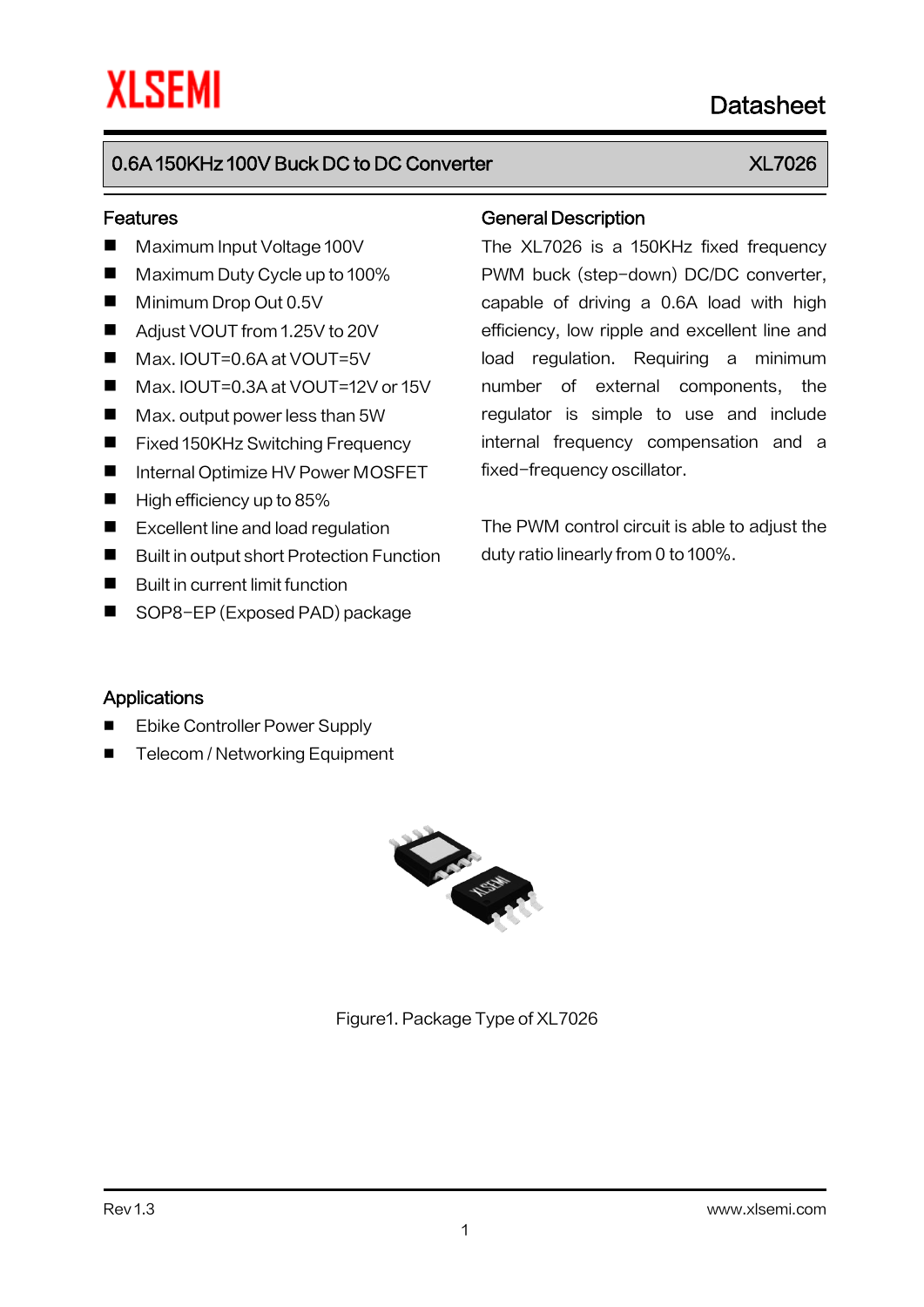# **XLSEMI** Datasheet

# 0.6A 150KHz 100V Buck DC to DC Converter XL7026

### Pin Configurations



Figure2.Pin Configuration of XL7026 (Top View)

### Table 1Pin Description

| <b>Pin Number</b> | <b>Pin Name</b> | <b>Description</b>                                                                                                       |
|-------------------|-----------------|--------------------------------------------------------------------------------------------------------------------------|
|                   | FB.             | Feedback Pin (FB). Through an external resistor divider<br>network, Feedback senses the output voltage and regulates it. |
|                   |                 | The feedback threshold voltage is 1.25V.                                                                                 |
|                   | <b>VREG</b>     | Supply Voltage Input Pin. A 10 µF ceramic decoupling                                                                     |
| $\overline{2}$    |                 | capacitor is required. An external voltage between 7V and 9V                                                             |
|                   |                 | can be applied to this pin to reduce internal power dissipation.                                                         |
| 3                 | VC              | Internal Voltage Regulator Bypass Capacitor Pin (VC). The VC                                                             |
|                   |                 | pin connect a 1uf capacitor to VIN.                                                                                      |
| 4                 | <b>VIN</b>      | Supply Voltage Input Pin. Bypass Vin to GND with a suitably                                                              |
|                   |                 | large capacitor to eliminate noise on the input.                                                                         |
|                   | <b>SW</b>       | Power Switch Output Pin (SW). Output is the switch node that                                                             |
| 5,6               |                 | supplies power to the output. The exposed PAD is SW.                                                                     |
| $\overline{7}$    | <b>OGND</b>     | Output Ground Pin.                                                                                                       |
| 8                 | <b>GND</b>      | Ground Pin. Care must be taken in layout. This pin should be                                                             |
|                   |                 | placed outside of the Schottky Diode to output capacitor                                                                 |
|                   |                 | ground path to prevent switching current spikes from inducing                                                            |
|                   |                 | voltage noise into XL7026.                                                                                               |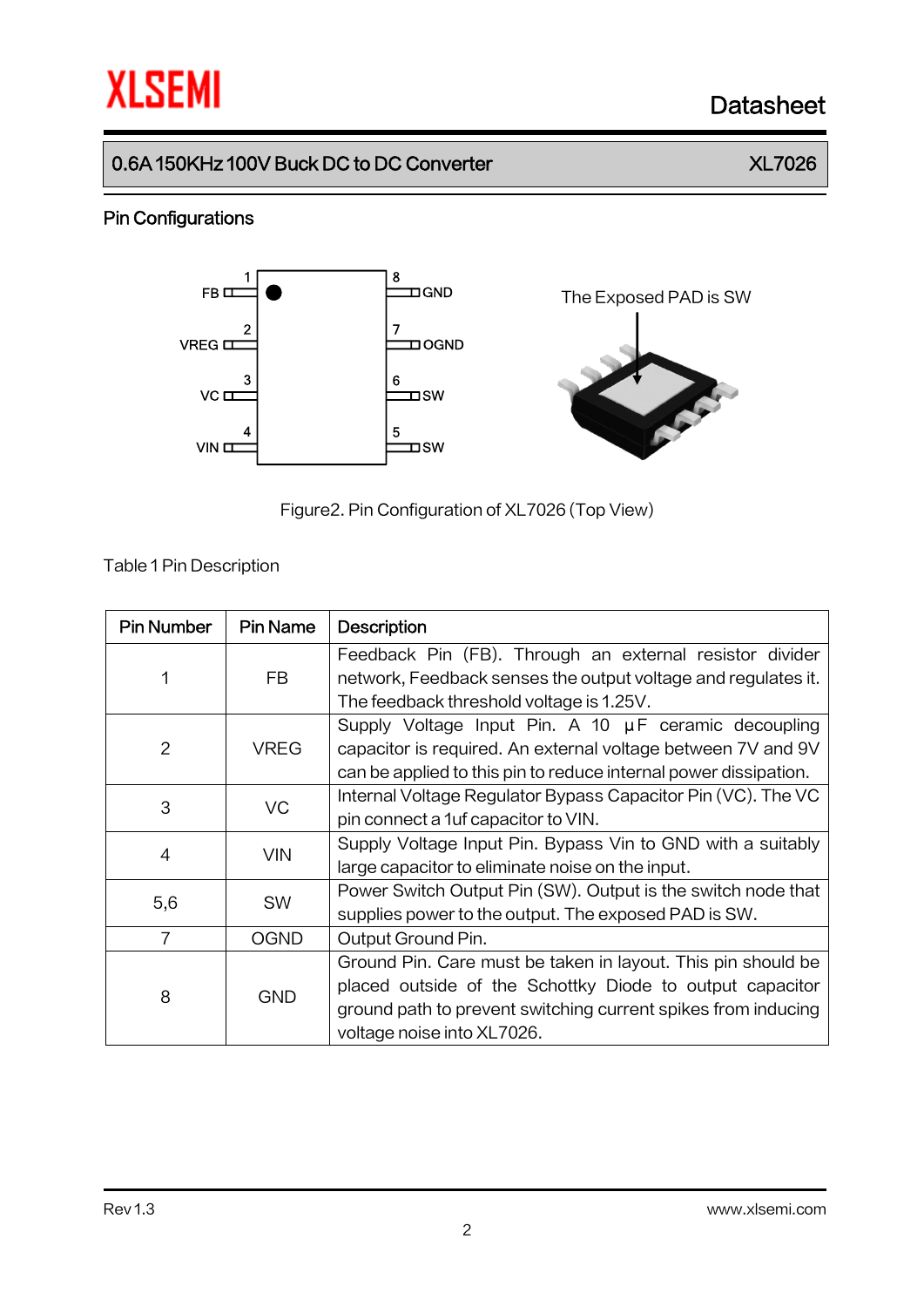# **XLSEMI**

# Datasheet

# 0.6A 150KHz 100V Buck DC to DC Converter XLT026

### Function Block



Figure3. Function Block Diagram of XL7026

### Typical Application Circuit



R3 for limit maximum output current, R3 choose 0.15ohm in VOUT ≤5V application; R3 choose 0.28ohm in VOUT>5V application.

Figure4. XL7026 Typical Application Circuit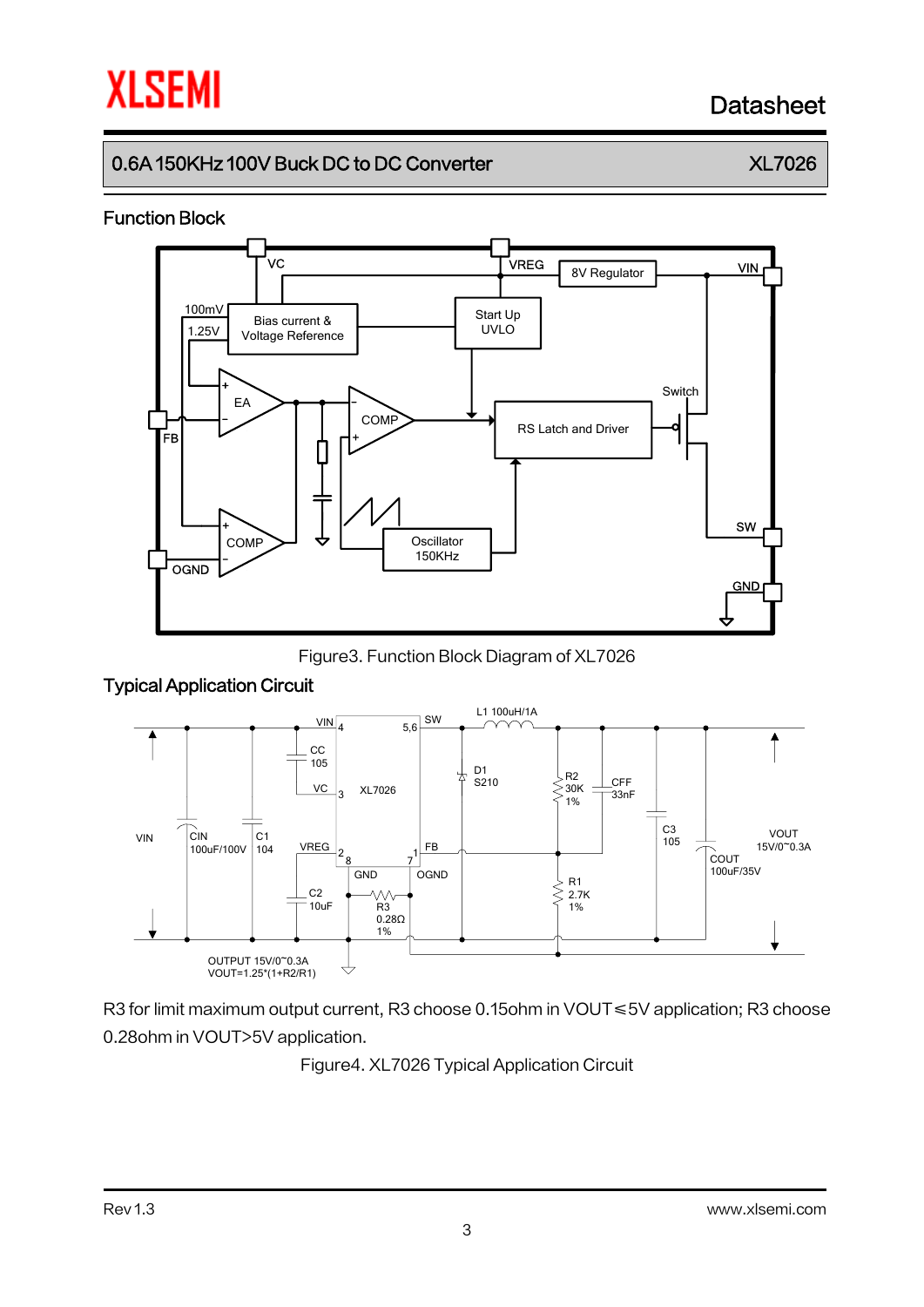## 0.6A 150KHz 100V Buck DC to DC Converter XLT026

### Ordering Information

| Order Information | Marking ID |         | Package Type   Packing Type Supplied As |
|-------------------|------------|---------|-----------------------------------------|
| XL7026E1          | XL7026E1   | SOP8-EP | 2500/4000 Units on Tape & Reel          |

XLSEMI Pb-free products, as designated with "E1" suffix in the par number, are RoHS compliant.

### Absolute Maximum Ratings (Note1)

| Parameter                                    | Symbol            | Value              | Unit          |  |
|----------------------------------------------|-------------------|--------------------|---------------|--|
| VIN Pin Voltage                              | Vin               | $-0.3$ to 100      | V             |  |
| FB Pin Voltage                               | $V_{FB}$          | $-0.3$ to Vin      | V             |  |
| SW Pin Voltage                               | $V_{sw}$          | $-0.3$ to Vin      | V             |  |
| <b>Power Dissipation</b>                     | P <sub>D</sub>    | Internally limited | mW            |  |
| Thermal Resistance (SOP8-EP)                 | $R_{JA}$          | 60                 | $\degree$ C/W |  |
| (Junction to Ambient, No Heatsink, Free Air) |                   |                    |               |  |
| <b>Maximum Junction Temperature</b>          | $T_{J}$           | $-40$ to 150       | $^{\circ}C$   |  |
| <b>Operating Junction Temperature</b>        | $T_{J}$           | $-40$ to 125       | $^{\circ}C$   |  |
| Storage Temperature                          | T <sub>STG</sub>  | $-65$ to 150       | $^{\circ}C$   |  |
| Lead Temperature (Soldering, 10 sec)         | T <sub>LEAD</sub> | 260                | $^{\circ}C$   |  |

Note1: Stresses greater than those listed under Maximum Ratings may cause permanent damage to the device. This is a stress rating only and functional operation of the device at these or any other conditions above those indicated in the operation is not implied. Exposure to absolute maximum rating conditions for extended periods may affect reliability.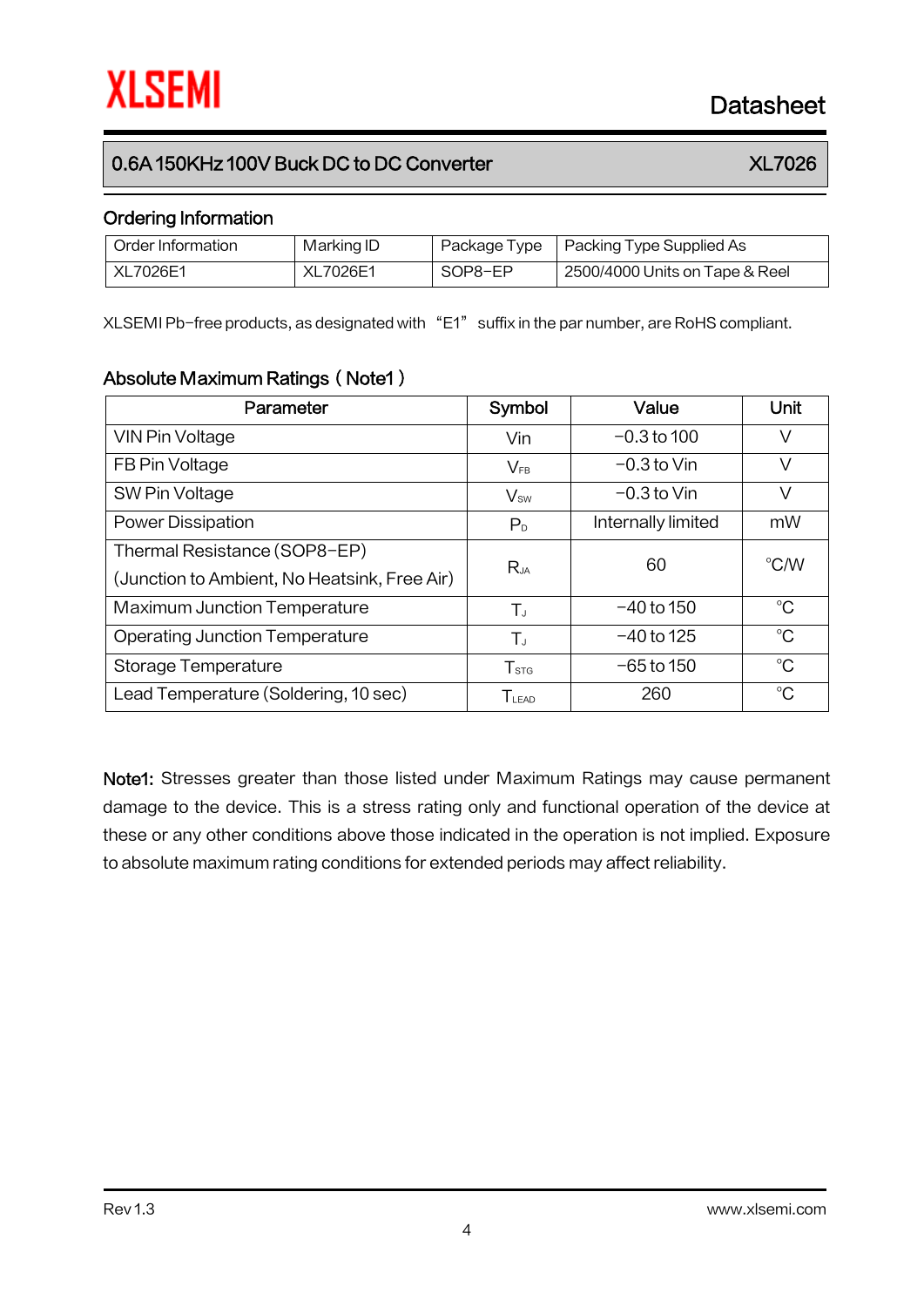# 0.6A 150KHz 100V Buck DC to DC Converter XLT026

### XL7026 Electrical Characteristics

T<sup>a</sup> = 25℃;unless otherwise specified.

| Symbol                                 | Parameter  | <b>Test Condition</b>                                | Min.  | Typ. | Max.  | Unit |  |
|----------------------------------------|------------|------------------------------------------------------|-------|------|-------|------|--|
| System parameters test circuit figure4 |            |                                                      |       |      |       |      |  |
| <b>VFB</b>                             | FB Voltage | Vin = 20V to 90V, Vout=15V<br>$Iload=0.1A$ to $0.3A$ | 1.225 | 1.25 | 1.275 | V    |  |
| η                                      | Efficiency | Vin=24V, Vout=15V<br>$Iout=0.3A$                     |       | 93   |       | $\%$ |  |
| η                                      | Efficiency | Vin=36V, Vout=15V<br>$Iout=0.3A$                     |       | 88   |       | $\%$ |  |
| η                                      | Efficiency | Vin=48V, Vout=15V<br>$Iout=0.3A$                     |       | 85   |       | $\%$ |  |
| η                                      | Efficiency | Vin=60V, Vout=15V<br>$Iout=0.3A$                     |       | 80   |       | $\%$ |  |

### Electrical Characteristics (DC Parameters)

Vin = 48V, GND=0V, Vin & GND parallel connect a 33uf/100V capacitor; Iout=0.2A, T<sup>a</sup> = 25℃; the others floating unless otherwise specified.

| <b>Parameters</b>           | Symbol                    | <b>Test Condition</b>              | Min. | Typ.  | Max. | Unit       |
|-----------------------------|---------------------------|------------------------------------|------|-------|------|------------|
| Input operation voltage     | Vin                       |                                    | 12   |       | 90   | V          |
| <b>VIN UVLO</b>             | Vin_uvlo                  |                                    |      | 10    | 11   | V          |
| <b>VREG</b> voltage         | Vreg                      |                                    |      | 8     |      | $\vee$     |
| Quiescent Supply Current    | $\mathsf{I}_{\mathsf{q}}$ | $V_{FB} = 2V$                      |      | 2.5   | 5    | mA         |
| <b>Oscillator Frequency</b> | Fosc                      |                                    | 120  | 150   | 180  | <b>KHz</b> |
| <b>Switch Current Limit</b> | ΙL                        | $V_{FB} = 0V$ ,<br>$R3=0.15\Omega$ |      | 0.667 |      | A          |
| <b>Output Power PMOS</b>    | Rdson                     | Vin= $48V$ ,<br>$Isw = 0.3A$       |      | 180   | 210  | mohm       |
| Max. Duty Cycle             | $D_{MAX}$                 | $V_{FB} = 0V$                      |      | 100   |      | $\%$       |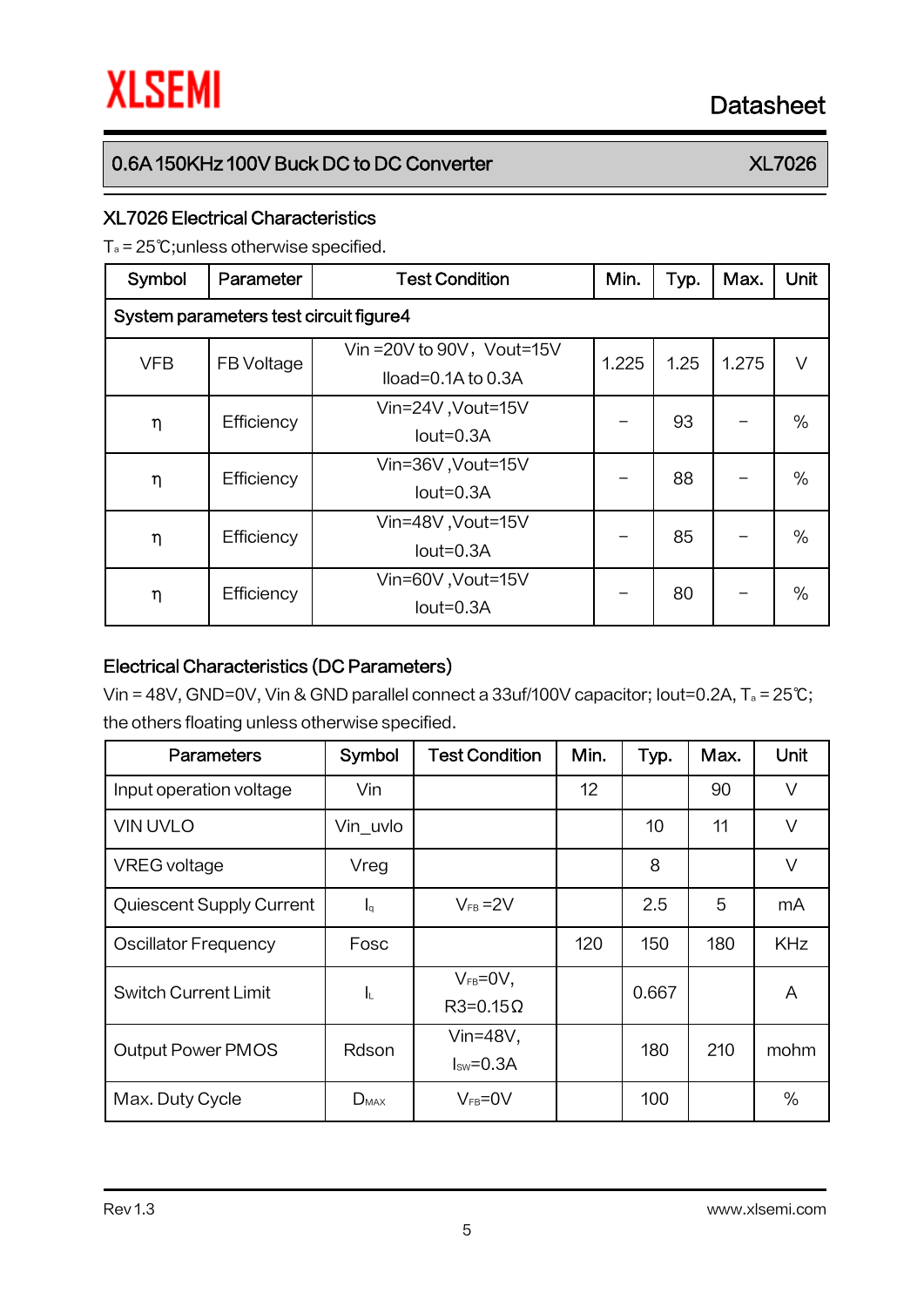# **XLSEMI** Datasheet

# 0.6A 150KHz 100V Buck DC to DC Converter XLT026

### Typical Performance Characteristics







Figure6. Feedback Voltage Curve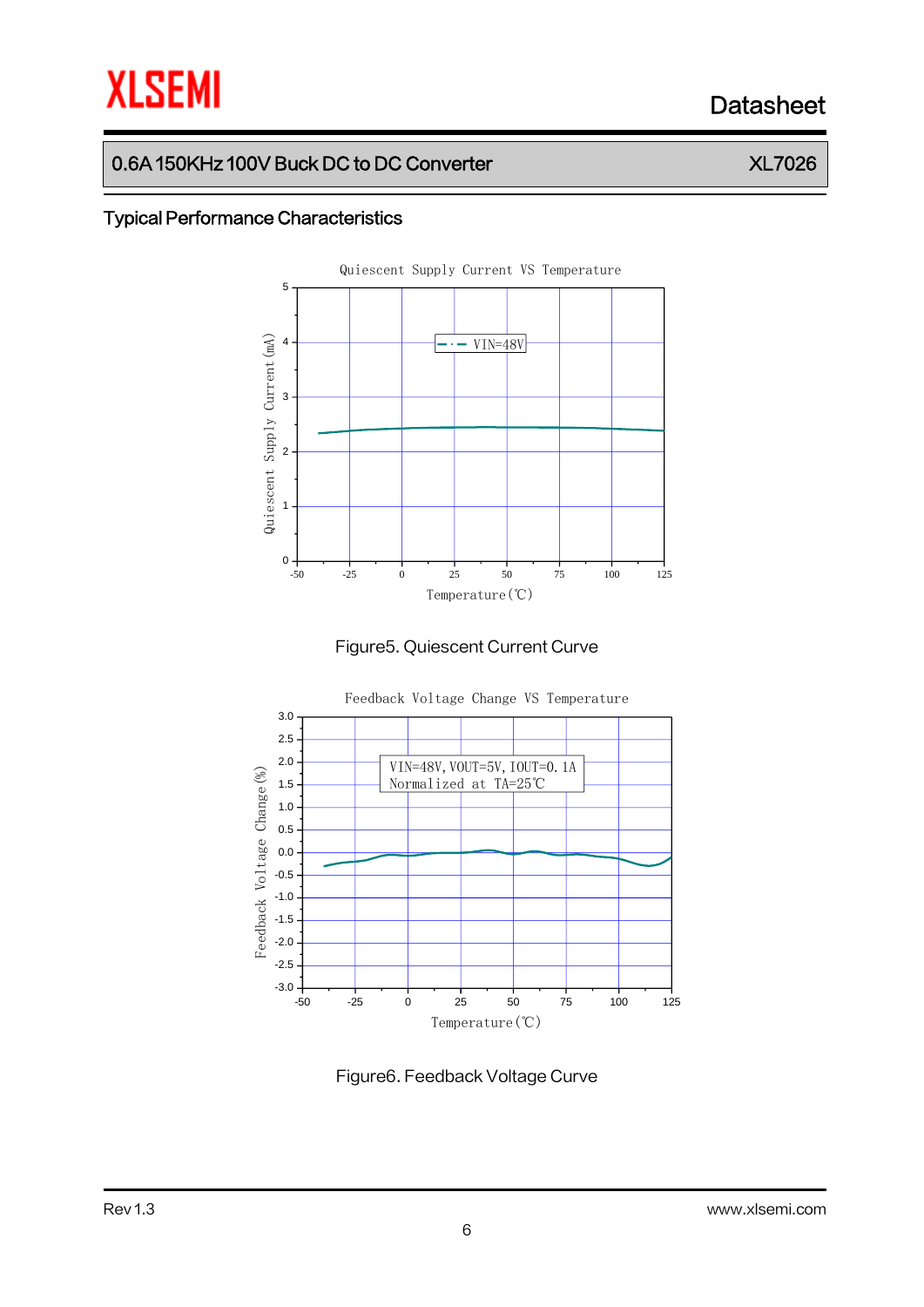# **XLSEMI**

# Datasheet

## 0.6A 150KHz 100V Buck DC to DC Converter XLT026

# Typical System Application (VOUT=15V, IOUT=0~0.3A)







Figure8. XL7026 System Application (Efficiency VS Output Current)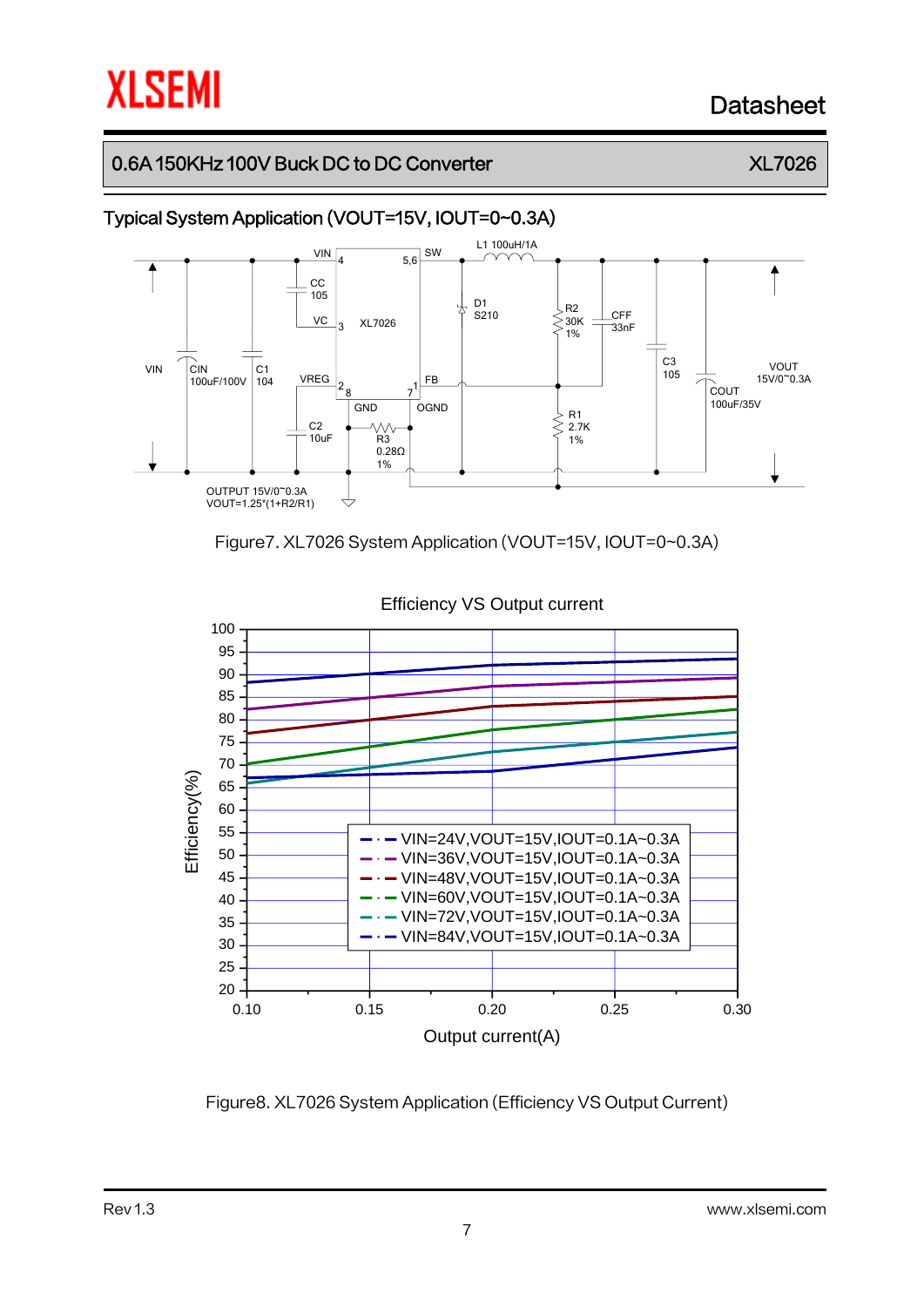# **XLSEMI**

# Datasheet

## 0.6A 150KHz 100V Buck DC to DC Converter XLT026







Figure10. XL7026 System Application (Efficiency VS Output Current)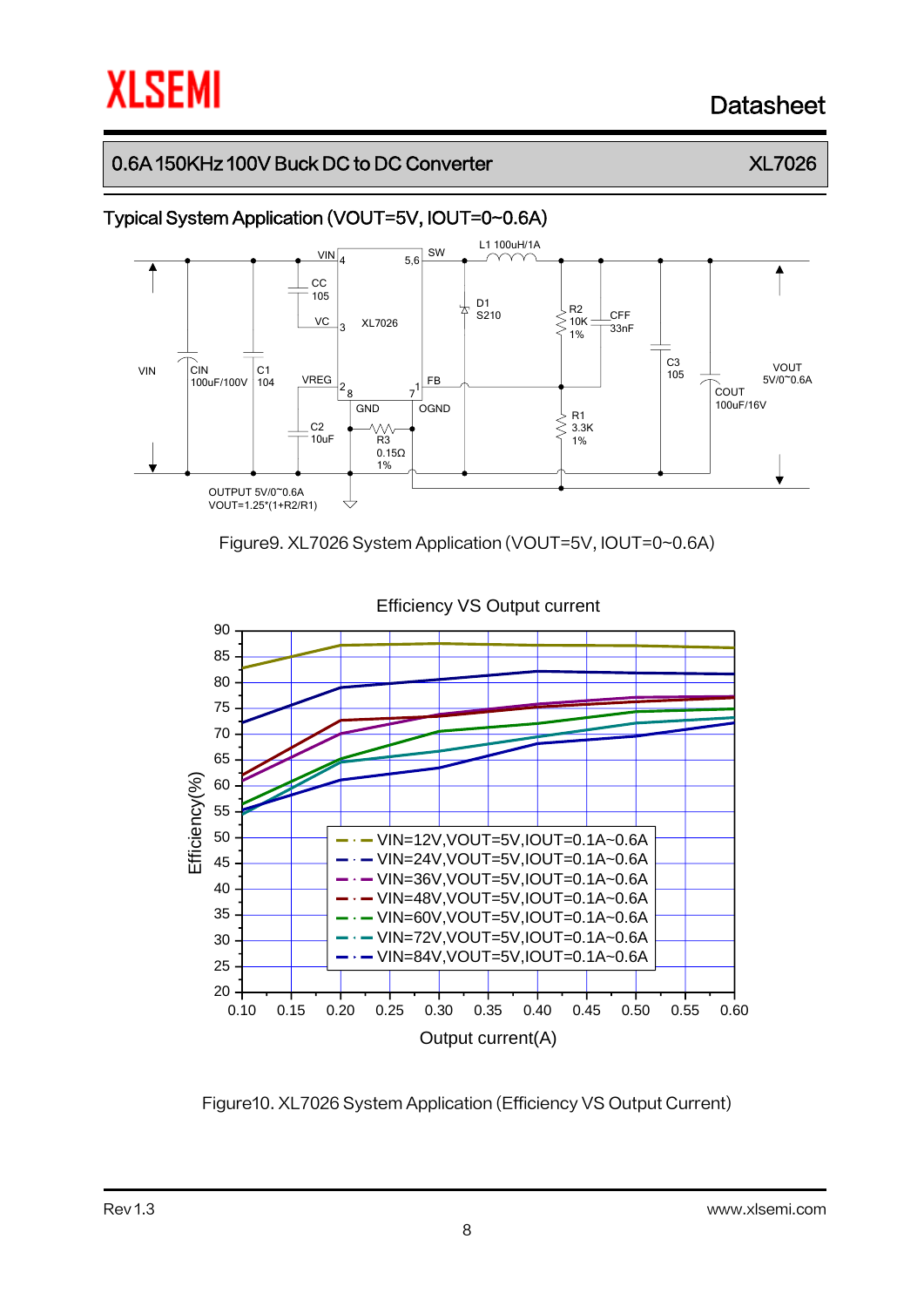# **XLSEMI** Datasheet

# 0.6A 150KHz 100V Buck DC to DC Converter XL7026

### Package Information

### SOP8-EP Mechanical Dimensions







|                | Dimensions  | In Millimeters | Dimensions<br>In Inches |             |  |
|----------------|-------------|----------------|-------------------------|-------------|--|
| 字符             | Min         | Max            | Min                     | Max         |  |
| Α              | 1.350       | 1.750          | 0.053                   | 0.069       |  |
| A1             | 0.050       | 0.150          | 0.004                   | 0.010       |  |
| A2             | 1.350       | 1.550          | 0.053                   | 0.061       |  |
| b              | 0.330       | 0.510          | 0.013                   | 0.020       |  |
| С              | 0.170       | 0.250          | 0.006                   | 0.010       |  |
| D              | 4.700       | 5.100          | 0.185                   | 0.200       |  |
| D1             | 3.202       | 3.402          | 0.126                   | 0.134       |  |
| E              | 3.800       | 4.000          | 0.150                   | 0.157       |  |
| E <sub>1</sub> | 5.800       | 6.200          | 0.228                   | 0.244       |  |
| E <sub>2</sub> | 2.313       | 2.513          | 0.091                   | 0.099       |  |
| е              | 1.270 (BSC) |                | 0.050(BSC)              |             |  |
|                | 0.400       | 1.270          | 0.016                   | 0.050       |  |
| θ              | $0^{\circ}$ | $8^{\circ}$    | $0^{\circ}$             | $8^{\circ}$ |  |

Rev 1.3 www.xlsemi.com